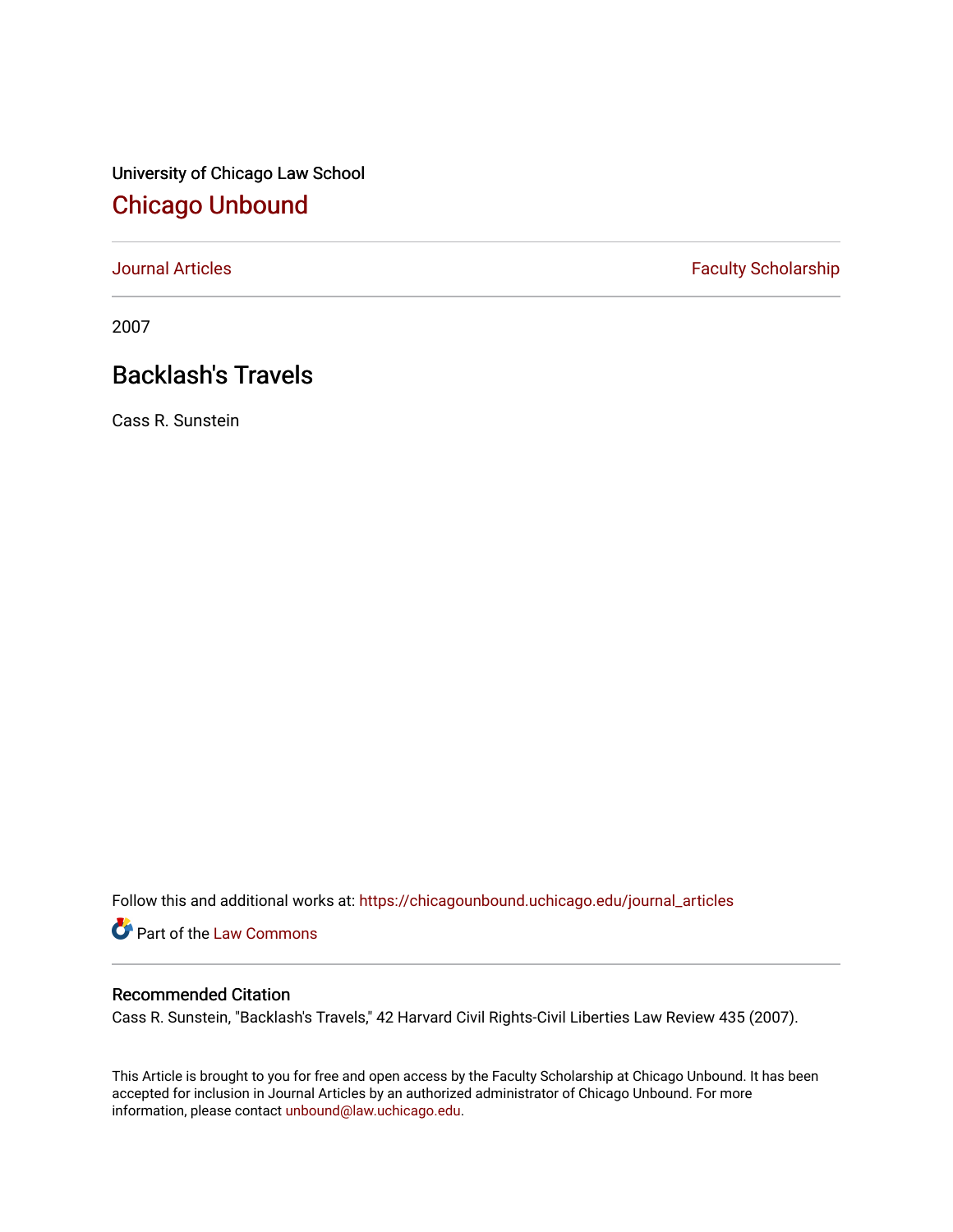*Cass R. Sunstein\**

#### **ABSTRACT**

*Sometimes the public greatly opposes the decisions of the Supreme Court; sometimes the Court seems to anticipate public backlash and even to respond to it when it occurs. Should a social planner want the Court to anticipate or to respond to backlash? No abstract answer is possible; the appropriate conclusion depends on assumptions about the capacities of courts and the capacities of those who engage in backlash. This point is demonstrated through an exploration of four imaginable worlds: Olympus, the Land of the Ancients, Lochnerland, and Athens. The four worlds are based on radically different assumptions about judicial and public capacities to think well about constitutional problems. The proper analysis of backlash depends, in large part, on the prevailing theory of constitutional interpretation and on whether judges have privileged access to constitutional meaning. If judges lack such access, backlash is a healthy part of dialogue between judges and the public, and the judiciary should sometimes yield. If our world is Olympus, the argument for attention to backlash is severely weakened.*

Let us define "public backlash," in the context of constitutional law, in the following way: Intense and sustained public disapproval of a judicial ruling, accompanied by aggressive steps to resist that ruling and to remove its legal force.

It is easy to imagine cases in which a controversial judicial ruling is likely to produce public backlash. Perhaps the ruling involves property rights, presidential power in connection with the war on terror, the use of the words "under God" in the Pledge of Allegiance, the placement of the Ten Commandments on public property, or same-sex marriage.

Let us simply stipulate that if the Court rules in a certain way in such cases, public outrage could significantly affect national politics and undermine the very cause that the advocates of the ruling are attempting to promote. Perhaps the ruling would prove futile or counterproductive, or produce overall social harm. Perhaps the ruling would set in motion forces

**<sup>\*</sup>** Karl N. Llewellyn Distinguished Service Professor, Law School and Department of Political Science, University of Chicago.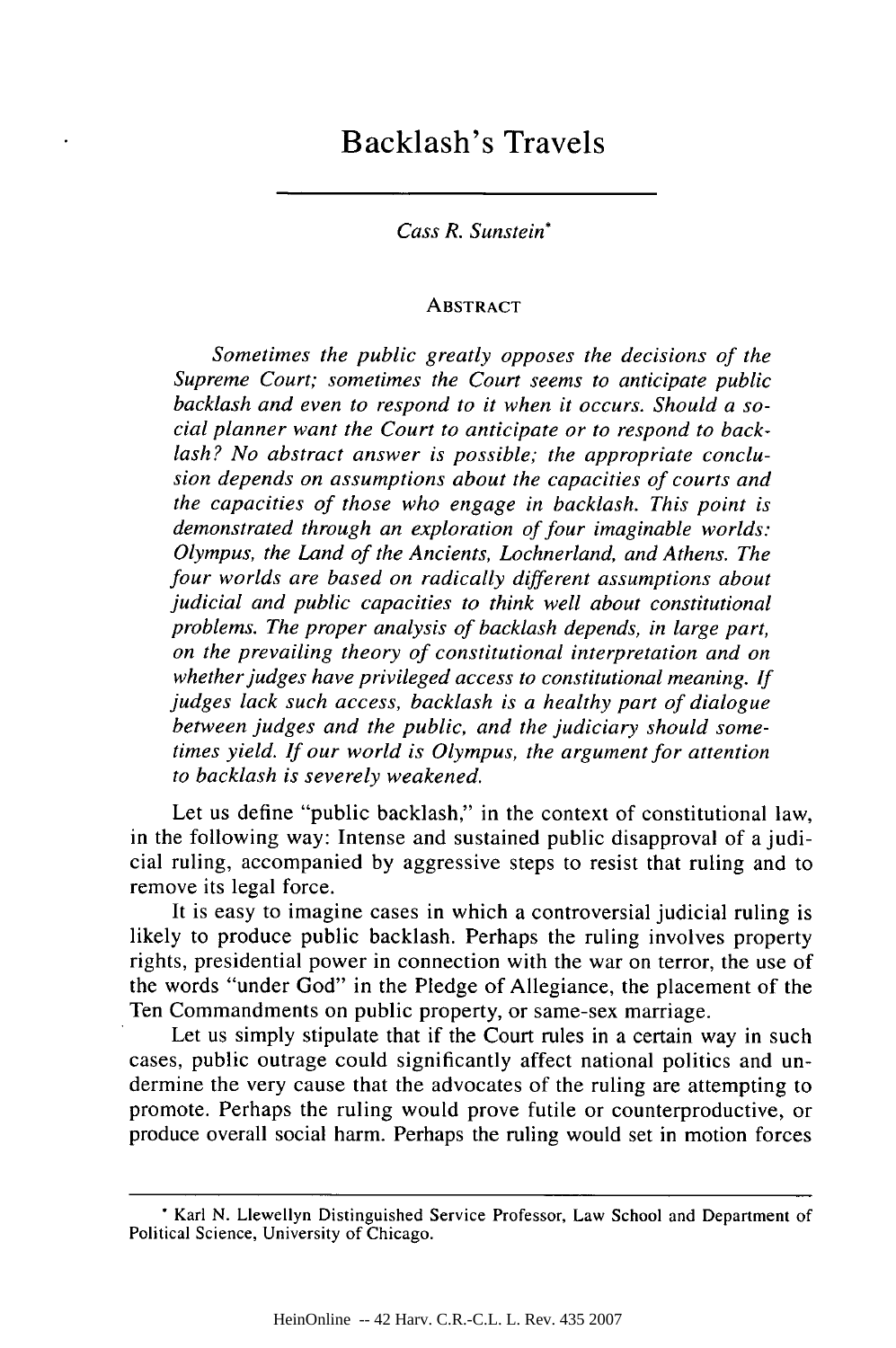that would ultimately lead to its own demise. How should a social planner want courts to respond to the risk of backlash?

My principal claim in this Essay is that no sensible answer to this question can be given in the abstract. Any judgment inevitably must depend on certain assumptions about institutional capacities and characteristics.' Under easily imaginable assumptions, courts should ignore the risk of backlash and rule as they see fit. Under assumptions that are different, but also easily imaginable, the restraining effect of backlash is highly desirable, and it is very good when courts are affected by it. The risk of backlash has sometimes proved a deterrent to desirable rulings from the Court; it has also helped to deter rulings that are not at all desirable. If these conclusions are right, they raise serious questions about a tempting view within the legal culture-that courts should decide as they see fit and let the chips fall as they may. That view might ultimately be right, but it depends on contentious judgments about the fact-finding and theory-building abilities of both courts and the public.

As we shall see, those who believe in "popular constitutionalism"2 on normative grounds might well be led to the conclusion that judges should pay careful attention to the risk of backlash. For example, Larry Kramer writes that under the original understanding, "[f]inal interpretive authority rested with 'the people themselves,' and courts no less than elected representatives were subordinate to their judgments."<sup>3</sup> On this view, backlash deserves careful attention when it occurs. If judges anticipate backlash, they would do well to limit themselves accordingly, perhaps by invoking justiciability doctrines to avoid the merits, perhaps by ruling narrowly, perhaps by deferring to the elected branches.

If the argument here is correct, the claim that judges should attend to the prospect of backlash stands or falls on particular judgments about constitutional method and institutional capacities. If we believe that the meaning of the Constitution is settled by the original understanding, then "the people themselves" may be ill equipped to uncover that meaning, and judges should pay little or no attention to the public's desires. But if we believe that the meaning of the Constitution is legitimately settled by reference to

*I Id.* at 8.

**I** Robert Post and Reva Siegel, this issue, argue on behalf of a model of democratic constitutionalism in which courts retain a prominent role. Robert Post & Reva Siegel, Roe Rage: Democratic Constitutionalism and Backlash, 42 HARV. C.R.-C.L. L. REV. (2007). Celebrating *Planned Parenthood v. Casey,* 550 U.S. 833 (1992), they seek to defend the judicial role against some of its critics who emphasize the value of popular constitutionalism. As we shall see, their illuminating discussion cannot be evaluated in the abstract; a great deal depends on judgments about institutional capacities. I believe that Post and Siegel have something in common with Bickel: they believe that, to some extent, we live in Olympus. My principal goal here is not to question that conclusion but to clarify the need for and nature of the underlying institutional judgments. *2 See* LARRY KRAMER, THE PEOPLE **THEMSELVES:** POPULAR **CONSTITUTIONALISM AND**

**JUDICIAL** REVIEW (2004) (contending that the public should create and contest constitutional meaning).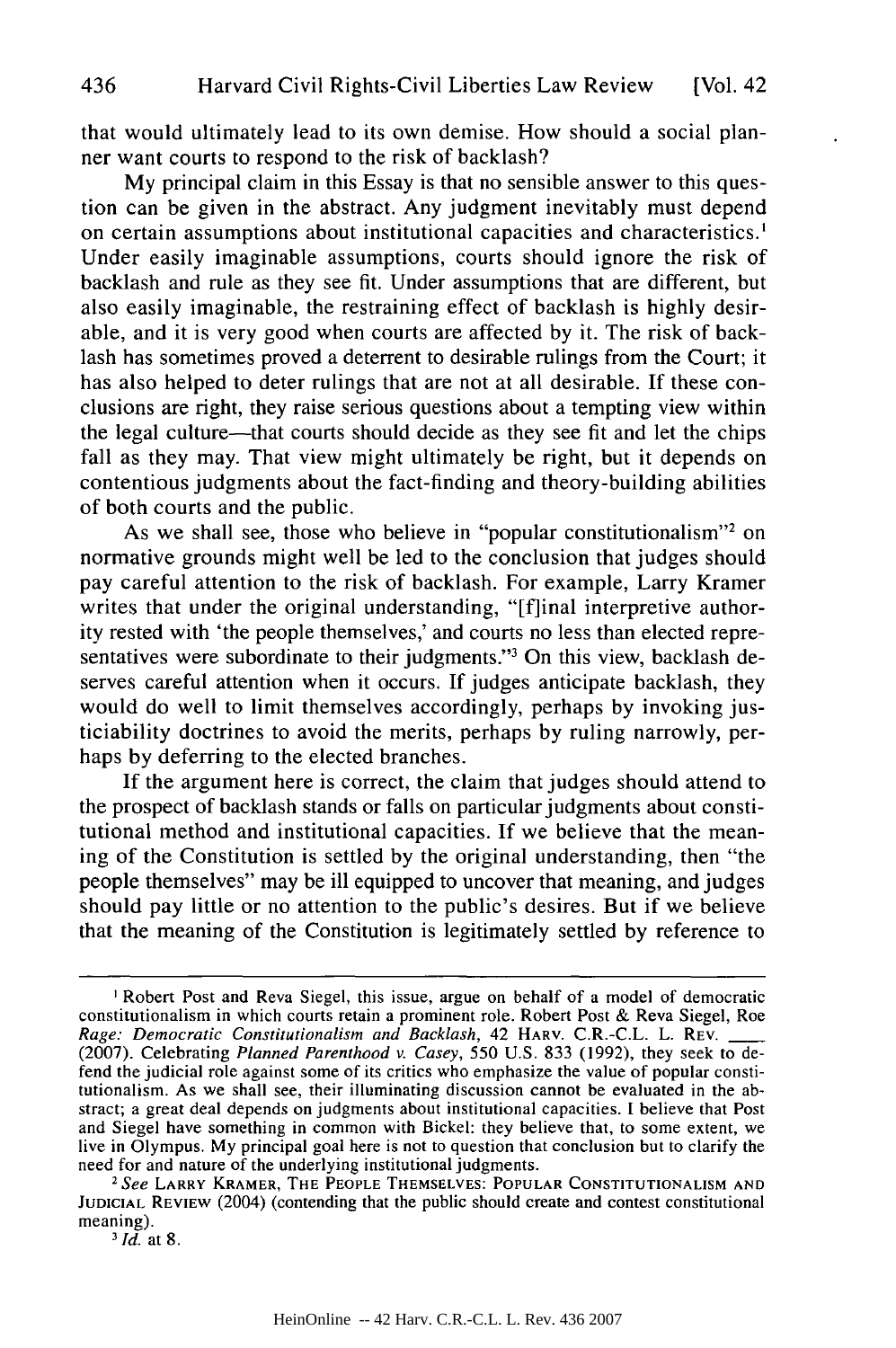moral and political judgments, and if courts are not especially good at making those judgments, then popular constitutionalism and attention to backlash have far more appeal. My purpose, however, is not to indicate a final view on appropriate response to the risk and occurrence of backlash.' I aim instead to explore the grounds on which such a view must be defended.

I attempt that exploration through an admittedly unusual route. I specify a diverse array of nations, or lands, in which the analysis of backlash must take a distinctive form. Unlike Gulliver, backlash is not a person; but we can learn a great deal, I am hoping, by investigating backlash's travels.

#### I. OLYMPUS

Let us imagine a nation—call it Olympus—in which judicial judgments are reliably right, from the relevant point of view, and in which public opposition to those judgments, when it exists, is reliably wrong. To make the example simple and intuitive, let us begin by stipulating for present purposes that judicial decisions about constitutional meaning require moral judgments of one or another sort.<sup>5</sup> On this assumption, the constitutionality of racial segregation, restrictions on the right to choose abortion, or bans on same-sex marriage turns, in significant part, on moral judgments. Perhaps the relevant practices are valid if and only if they can be supported by reference to justifications that are at once legitimate and weighty. If we suppose that judges can assess that question reliably, and that any public backlash is based on grounds that are either illegitimate or weightless, the argument for taking account of backlash seems very weak. At first glance, the duty of judges is to rule on the Constitution's meaning by reference to the relevant sources; if backlash occurs, it is by hypothesis irrelevant to the judges' job.

The first glance is essentially right. For those who believe that our world is Olympus, it is usually inappropriate for judges to attend to backlash. But things are not quite so clear, even in Olympus. To see why, consider the debate between Alexander Bickel and Gerald Gunther about judicial exercise of the "passive virtues," captured in the Supreme Court's refusal to decide certain controversial questions.<sup>6</sup> Bickel seemed to think that

*<sup>4</sup> See* Cass R. Sunstein, *If the Public Would Be Outraged by Their Rulings, Should Judges Care?,* **STAN.** L. REV. (forthcoming 2007).

<sup>&</sup>lt;sup>5</sup> See, e.g., RONALD DWORKIN, FREEDOM'S LAW: THE MORAL READING OF THE AMERI-**CAN CONSTITUTION** (1996) [hereinafter DWORKIN, FREEDOM'S LAW] (arguing that decisions should be based on a "moral reading" rather than specific original understandings or majoritarian sentiment); RONALD DWORKIN, **JUSTICE IN** ROBES (2006) [hereinafter DWORKIN, **JUSTICE IN** ROBES] (challenging models of adjudication that deny the role of moral arguments); JAMES **FLEMING, SECURING CONSTITUTIONAL** DEMOCRACY: THE **CASE** FOR **AUTON-**OMY (2006) (arguing that judges should perfect the Constitution to assure "deliberative autonomy" and "deliberative democracy").

*<sup>6</sup>See* ALEXANDER BICKEL, THE **LEAST** DANGEROUS BRANCH: THE **SUPREME COURT AT** THE BAR **OF** POLITICS (2d ed., Yale Univ. Press 1986) (1962); Gerald Gunther, *The Subtle* Vices of the "Passive Virtues"—A Comment on Principle and Expediency in Judicial Re-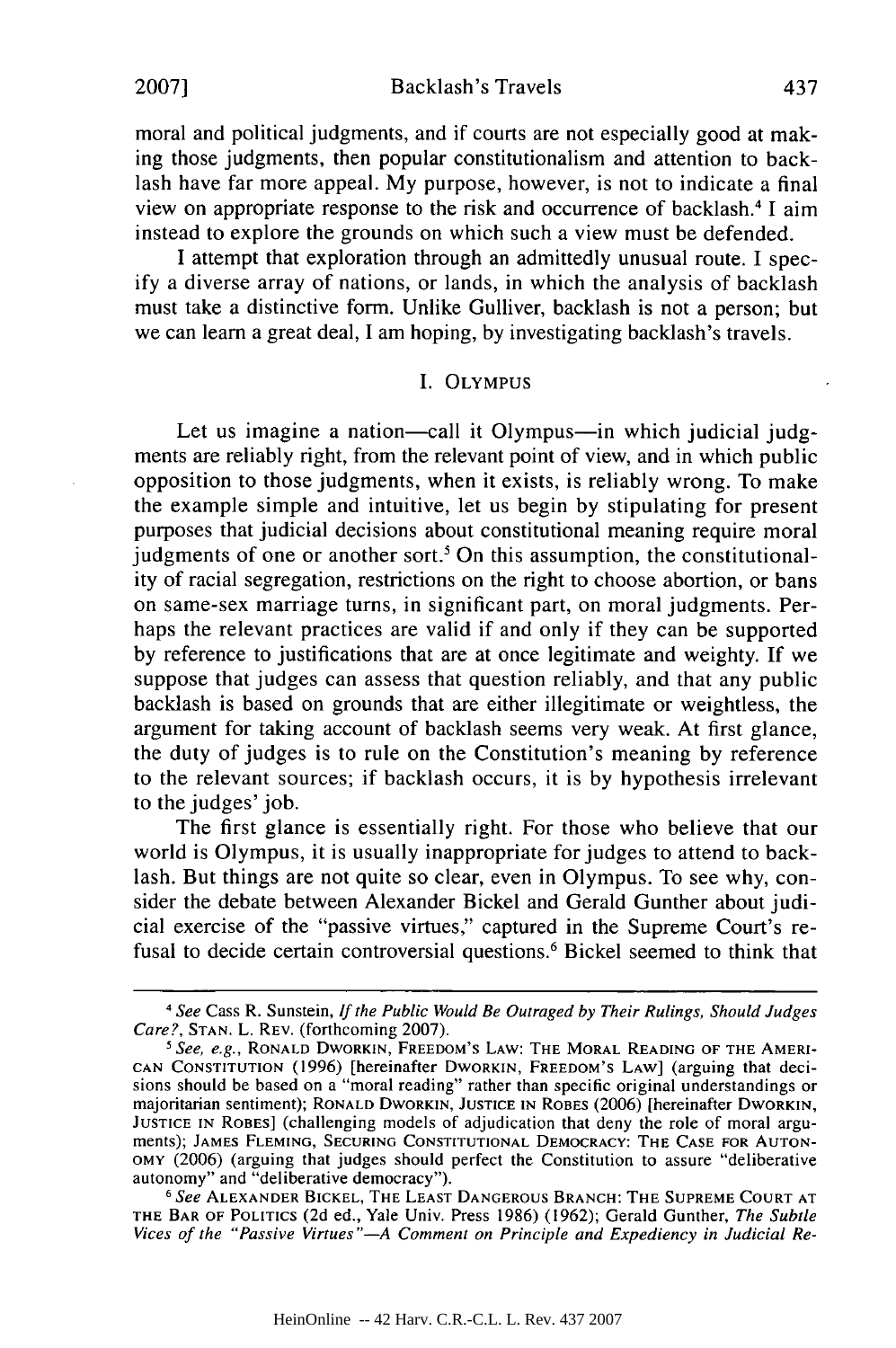the United States is, in an important sense, Olympus. He insisted that the Court's role was to announce certain enduring values—to discern principles that would properly organize constitutional life. Bickel believed that courts were in a unique position to carry out that role. In his view, "courts have certain capacities for dealing with matters of principle that legislatures and executives do not possess."7 Indeed, "[j]udges have, or should have, the leisure, the training, and the insulation to follow the ways of the scholar . . ." in thinking about those enduring values.<sup>8</sup>

To this extent, Bickel showed great faith in the capacities of judges to think about what political morality requires. "Their insulation and the marvelous mystery of time give courts the capacity to appeal to men's better natures, to call forth their aspirations, which may have been forgotten in the moment's hue and cry."9 Thus, "[n]o other branch of government is nearly so well equipped to conduct" a kind of "vital national seminar," through which the most basic principles are discovered and announced.<sup>10</sup> Pressed by expediency and by short-term pressures, other institutions are poorly equipped to understand what principles are required, at least by comparison with the judiciary.

Nor was Bickel especially enthusiastic about "the people themselves." On the contrary, he wrote that "the people themselves, by direct action at the ballot box, are surely incapable of sustaining a working system of general values specifically applied."" In his view, "matters of principle" require "intensive deliberation" and should not be submitted to a direct referendum.<sup>12</sup> It should be clear that this is an emphatically Olympian conception of the role of the Supreme Court. What is perhaps most remarkable about that conception is how many people have shared it in the decades since Bickel first wrote.<sup>13</sup>

At the same time, Bickel believed that a heterogeneous society could not possibly be principle ridden. Too much of the time, such a society would resist the imposition of principles, even if they were entirely sound. In this respect Bickel invoked the example of Abraham Lincoln, who seemed to him a model for the Supreme Court itself.<sup>14</sup> Bickel read Lincoln to be unambivalent in his condemnation of the institution of slavery, but also to believe that immediate abolition was impractical, simply because it would meet with such widespread opposition. In Lincoln's view, the feeling of

- $\overline{10}$   $\overline{1d}$ .
- <sup>11</sup> *Id.* at 27. 2 *Id.*
- 

*view,* 64 COLUM. L. REV. 1 (1964) (criticizing use of justiciability doctrines to avoid principled decisionmaking).

**<sup>7</sup>**BICKEL, supra note **6,** at 25. **81Id.**

*<sup>9</sup> Id.* at 26.

*<sup>13</sup>See, e.g.,* DWORKIN, JUSTICE **IN** ROBES, *supra* note 5.

**<sup>14</sup>**BICKEL, *supra* note **6,** at 66-70.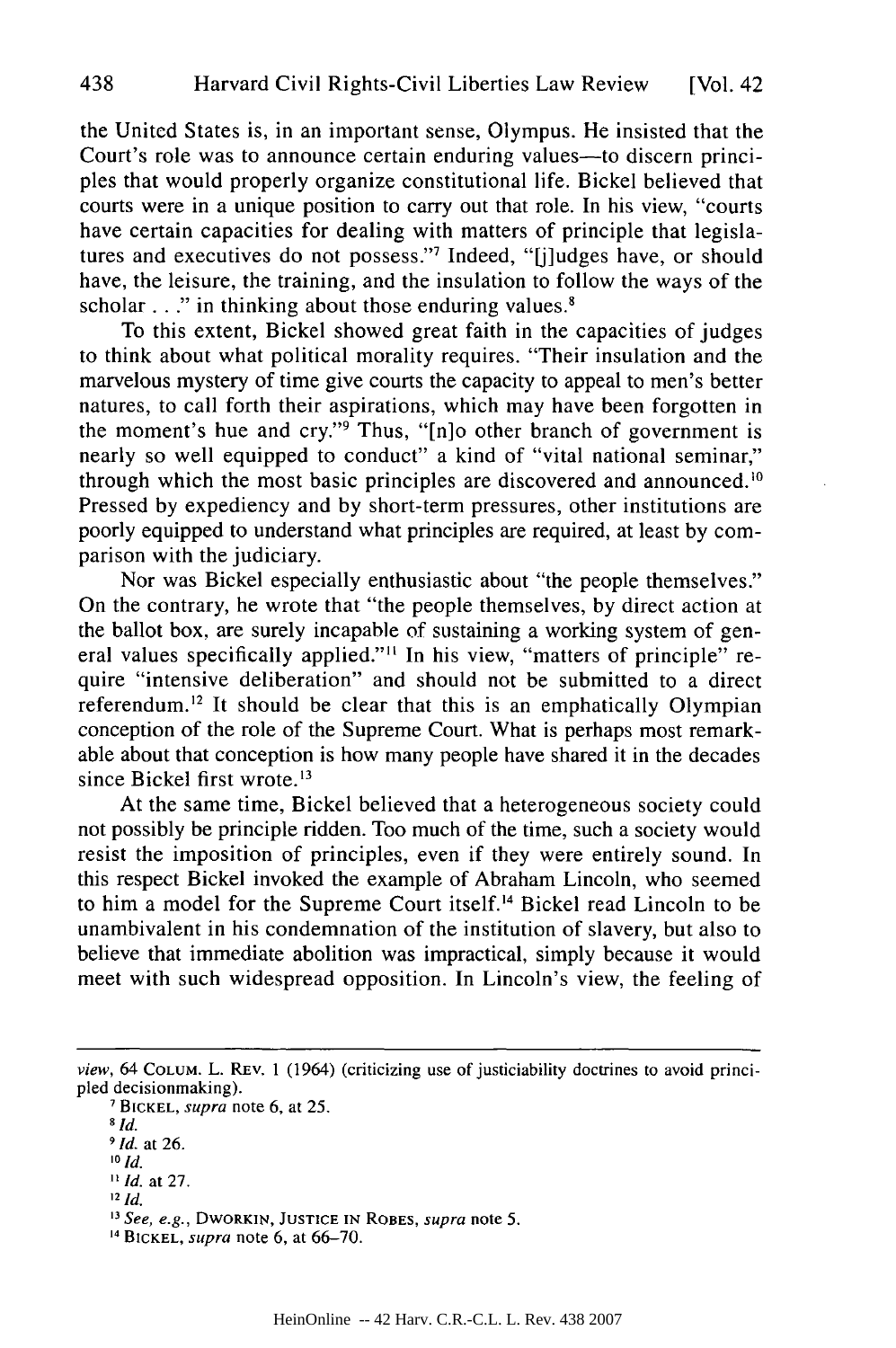"the great mass of white people" would not permit abolition.<sup>15</sup> In his most striking formulation, Lincoln declared: "Whether this feeling accords with justice and sound judgment, is not the sole question, if indeed, it is any part of it. A universal feeling, whether well- or ill-founded, can not be safely disregarded."<sup>16</sup>

Bickel argued that the Supreme Court maintained a kind of Lincolnian tension, and that it did so through the use of the passive virtues, by which it stayed its own hand in deference to anticipated public resistance. In his view, a court that invalidates legislative policy "must act rigorously on principle, else it undermines the justification for its power."' 7 The same is true when the Court validates a legislative action.<sup>18</sup> But the Court might also refuse to decide. It might give the political processes relatively free play, because it has neither upheld nor invalidated their decisions. In his view, "No good society can be unprincipled; and no viable society can be principle-ridden."<sup>19</sup> The task of judicial review is to maintain both "guiding principle and expedient compromise" $^{20}$  and to do so by staying its hand in the face of strong popular opposition, however indefensible the opposition might be.

In response, Gunther was mostly aghast.<sup>21</sup> In his famous phrase, Gunther wrote that Bickel seemed to believe that the Supreme Court should maintain "the 100% insistence on principle, 20% of the time."<sup>22</sup> By contrast, Gunther thought that the Court should be one hundred percent insistent on principle, one hundred percent of the time. Accepting Bickel's basic conception of the Court's role as the elaborator of sound principles, he insisted that the passive virtues should not be invoked as a basis for judicial refusals to invalidate unconstitutional action.

We should be able to see that both Bickel and Gunther write as if our world is Olympus-as if the Supreme Court has special access to constitutional meaning, understanding that concept in terms that acknowledge the Court's creative role in discerning the governing principles. Both believed, moreover, that public backlash is not well founded-that it is essentially unprincipled, a refusal to act in accordance with constitutional commands. Undoubtedly they were influenced in this regard by their distinctive time, when the Warren Court was engaged in a series of projects that seemed (to many) required from the moral point of view. Recall here that Bickel's model frames the conflict as between Lincoln's moral commitments and the intransigence of those who defended slavery. Recall too

*<sup>1</sup> 5 1d.* at 66 (quoting Abraham Lincoln, Speech at Peoria, Illinois (Oct. 16, 1854), *in* 2 THE **COLLECTED** WORKS OF ABRAHAM **LINCOLN** 256 (Roy **P.** Basler ed., 1953)). *6*

*<sup>&#</sup>x27; 1d.*

**<sup>&</sup>quot;7** *Id.* at 69. <sup>18</sup> *Id.* at 70. **19** *Id.* at 64. <sup>20</sup>*Id.* **<sup>21</sup>**Gunther, *supra* note 6. <sup>22</sup> **Id.** at **3.**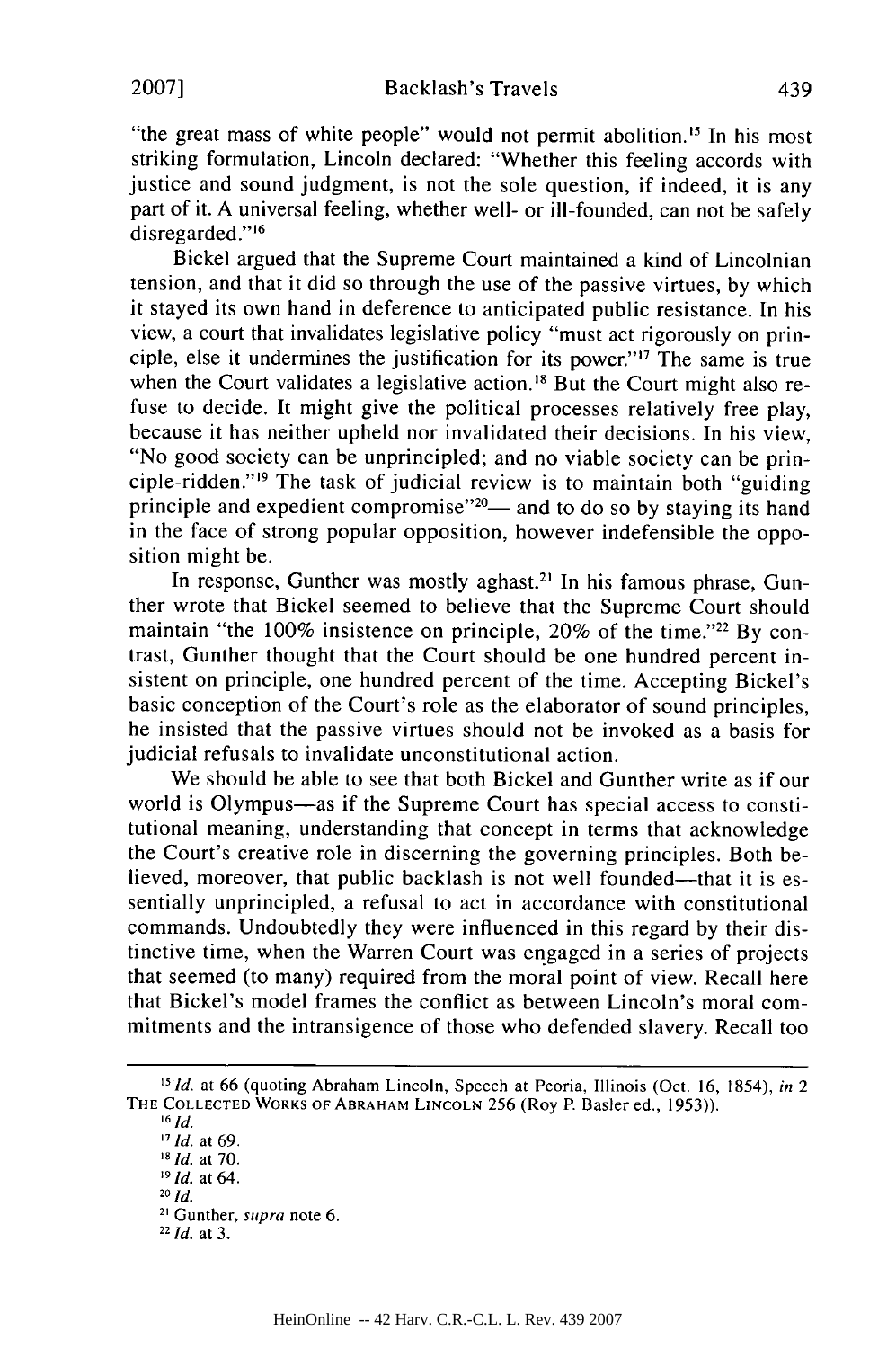that the ban on racial intermarriage is the problem in which Bickel praised, and Gunther condemned, the Court for exercising the passive virtues.<sup>23</sup>

The simple conclusion is that to the extent that our world is Olympus, it is not easy to defend the proposition that courts should care about backlash. The most that can be said is that even in Olympus, courts might plausibly use the passive virtues so as to preserve the Lincolnian tension between principle and expediency. This is an important point, but it is merely a qualification of the basic point, which is that because judges are right and an outraged public is wrong, backlash deserves consideration only rarely and only for prudential reasons.

#### II. THE **LAND** OF THE **ANCIENTS**

Now let us adopt different assumptions. Let us imagine that we have arrived at the Land of the Ancients, in which constitutional meaning is best understood in originalist terms. In this land, the meaning of the document is captured by the intentions of the ratifiers, $24$  or perhaps by its original public meaning.25 (We need not pause over the distinction between the two approaches, even though it might be important in some cases.) In the Land of the Ancients, all judges are self-conscious and unambivalent originalists.

Let us assume as well that the Supreme Court is especially good at discerning constitutional meaning, thus understood, and that the public is very bad at that task. Perhaps the public is essentially uninterested in the outcomes dictated by originalism; perhaps the public is incompetent in thinking about what originalism requires. When backlash occurs in the Land of the Ancients, it is because the public's (legally irrelevant) judgments of policy and principle have been rejected by the Court's (legally sound) judgments about the original understanding. In this particular land, some members of the public are skeptical of originalism as such; some people reject the outcomes that originalism produces; many people reject originalism *because* it produces the relevant outcomes.

In the Land of the Ancients, judges are entirely comfortable with democratic corrections to the outcomes required by originalism—at least if those corrections take the form of using constitutionally specified channels to invalidate actions that the original understanding permits. Suppose, for example, that if we refer to that understanding, the Constitution is best taken not to create a right to choose abortion, or not to include protection against discrimination on the basis of sex. If political majorities seek to use political processes to protect the fight to choose abortion, or to ban sex

<sup>23</sup> *See* BICKEL, *supra* note **6,** at **71, 126,** 174 (discussing Naim v. Naim, **350 U.S. 985** (1956)); Gunther, supra note 6, at 11-13 (same). <sup>24</sup>*See* Saikrishna Prakash, *Radicals in Tweed Jackets,* 106 **COLUM.** L. REV. 2207 (2006)

<sup>(</sup>book review).

<sup>25</sup>*See* **ANTONIN** SCALIA, **A** MATTER OF INTERPRETATION: FEDERAL **COURTS AND** THE LAW (1997).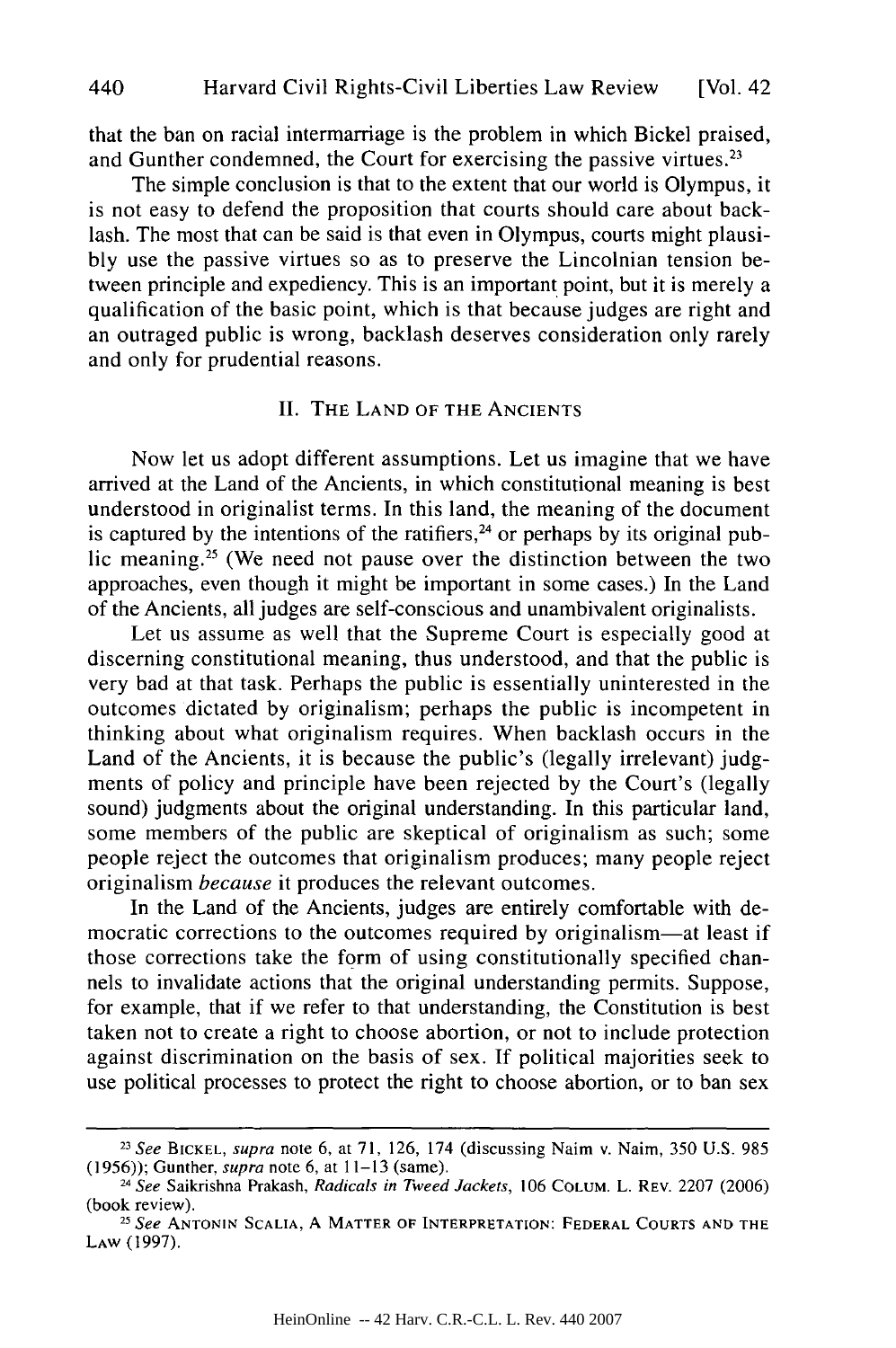discrimination, judges in the Land of the Ancients will have no complaint. Of course such judges will not permit democratic majorities to defy the original understanding-by, for example, denying African Americans the right to vote or allowing legislation to have the force of law when it has not been presented to the President. But originalists agree that these majorities can engage in constitutional change through the lawful use of the ordinary channels for amendment.

If judges are right to commit themselves to originalism, the social planner should not, at first glance, want the Court to take account of backlash. By hypothesis, the Court is correct on the relevant question and the public is wrong. Indeed, the situation here is exceedingly close to the situation in Olympus. Even or perhaps especially if the favored interpretive method is originalist, the public's views about the meaning of the Constitution are irrelevant. The Court should rule as it sees fit, whatever the public's response.26 With respect to backlash, we could easily imagine a working alliance between Olympians, who read the Constitution in moral terms,<sup>27</sup> and originalists, whose lodestar is history. The alliance is joined by people with diverse interpretive methods who nonetheless agree that the Court ought not to attend to the risk and reality of backlash.

But there is a counterargument, or at least a contrary consideration. Perhaps a Bickelian approach is appropriate in the Land of the Ancients. Perhaps a Bickelian could be convinced that originalism is the correct approach and that the original understanding exhausts constitutional meaning-while also acknowledging that *no society can be one hundred percent originalist one hundred percent of the time.* One reason might be the existence of longstanding departures from the original understanding, some of which were permitted, and others engineered, by the Supreme Court itself. Perhaps a theory of stare decisis, or of respect for settled social practices, is necessary or appropriate in the Land of the Ancients.28 If the nation has long allowed independent regulatory agencies, or if the Court has long banned sex discrimination, judges in the Land of the Ancients might not try to change the status quo, even if originalism condemns independent regulatory agencies and permits sex discrimination. Perhaps such judges are attuned not merely to reliance interests, but to a large set of considerations of which public backlash is a part.

A variation on this view is Lincolnian. Perhaps there are quasi-Bickelians even in the Land of the Ancients, who believe that adherence to the original meaning is what principle requires, while also insisting that prudence-understood as caution in implementing understandings rejected by the public-has an important place. Even if in principle nothing can be

<sup>26</sup> Consider the comments of Justice Scalia in Antonin Scalia, *The Rule of Law as a Law of Rules,* 56 U. CHI. L. REV. 1175 (1989). *<sup>2</sup> 7 See* DWORKIN, FREEDOM'S LAW, *supra* note 5.

<sup>&</sup>lt;sup>28</sup> See Justice Scalia's admission of possibly proving to be a "faint-hearted originalist" in Antonin Scalia, *Originalism: The Lesser Evil,* 57 U. CIN. L. REV. 849, 864 (1989).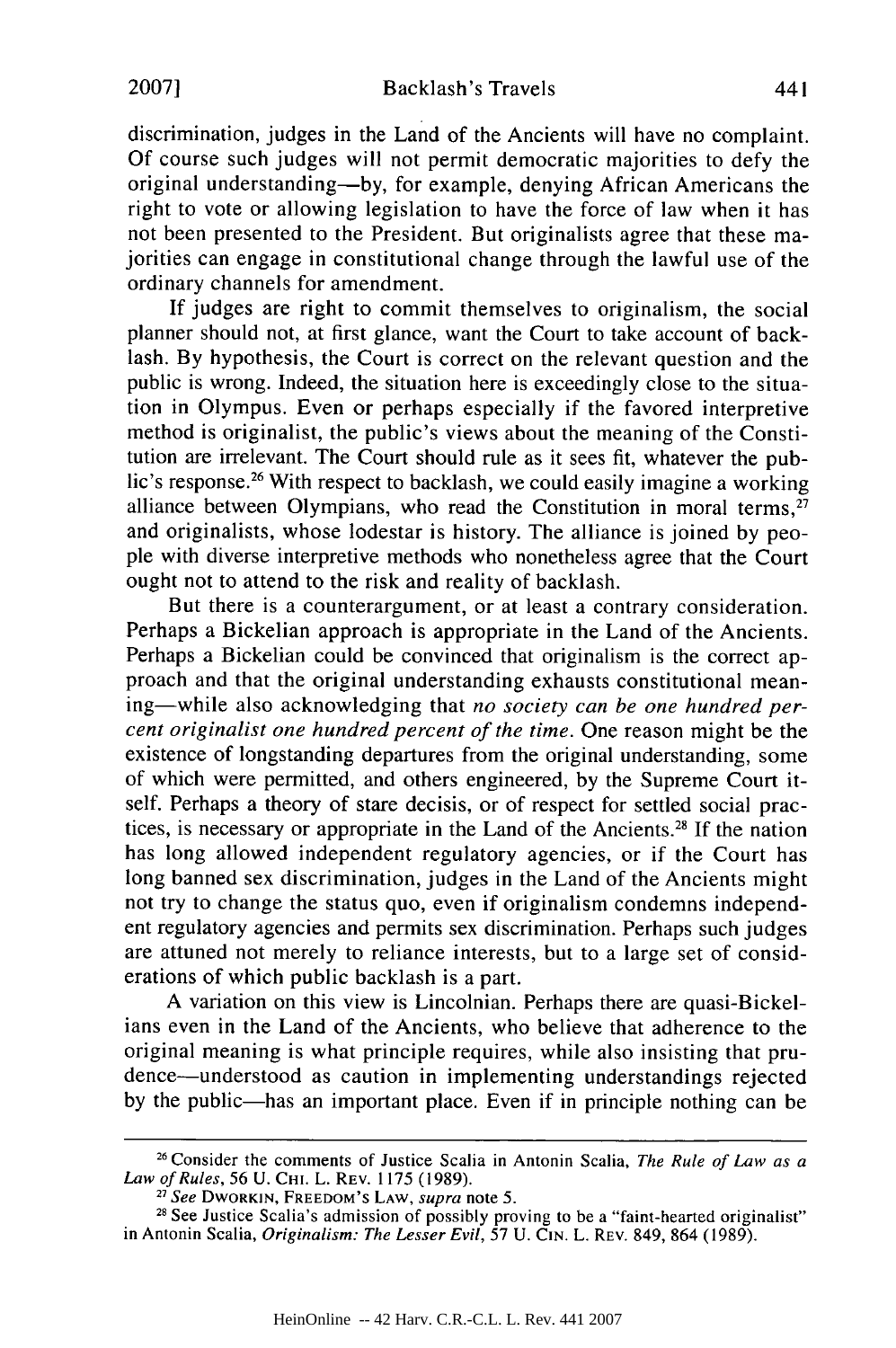said to support the public's resistance to judicial adherence to the original understanding, the social consequences of judicial insistence on that understanding might well be unacceptable. Those consequences are especially likely to be unacceptable if the public is genuinely outraged. It follows that originalist judges might stay their hand, at least if they can do so without greatly compromising the rule of law.

442

Notwithstanding the large differences in interpretive methods, it emerges that the Land of the Ancients is relevantly close to Olympus. There is a strong presumption that backlash is immaterial. But there might well be a prudential argument, in extreme cases, for anticipating backlash, and for refusing to cause it, at least if the consequences would be very bad. An Olympian judge might hesitate before declaring that the Constitution requires states to recognize same-sex marriages. A judge in the Land of the Ancients might hesitate before ruling that the Endangered Species Act is beyond congressional power under the Commerce Clause, or that racial segregation, if required by the national government, offends no provision of the Constitution—even if such a judge believes that the original Constitution does not allow the Endangered Species Act and fails to forbid racial segregation at the national level.

It is true that in the Land of the Ancients, the views of the public have no interpretive authority; they tell us nothing about what the Constitution means. But a judge who works there might be willing to use doctrines of justiciability in order to avoid especially bad consequences. Crucially, such a judge will want to see that the use of such doctrines can itself be justified by reference to the original understanding. Perhaps the relevant doctrines can be so justified, and perhaps they will allow courts some room to maneuver. At the very least, an originalist judge might dare to hope so.

#### III. LOCHNERLAND

Now let us alter our assumptions in a more significant way. In the land that I now propose to investigate, things are closer to Olympus than to the Land of the Ancients in the following respect: Constitutional meaning is properly, or even inevitably, a product of the political or moral judgments of the interpreter. Let us assume further that interpreters, to qualify as such, cannot be freestanding moral or political arbiters; they owe a duty of fidelity to the relevant legal materials. Nonetheless, these materials contain significant ambiguities or gaps, so that ultimate judgments often depend on contestable views about policy and principle. Let us assume finally—and this is the key step, the departure from Olympus—that judicial views about policy and principle are systematically unreliable and that public backlash, when it occurs, is founded on good grounds, in the sense that the public's judgments are simply better than that of the Supreme Court.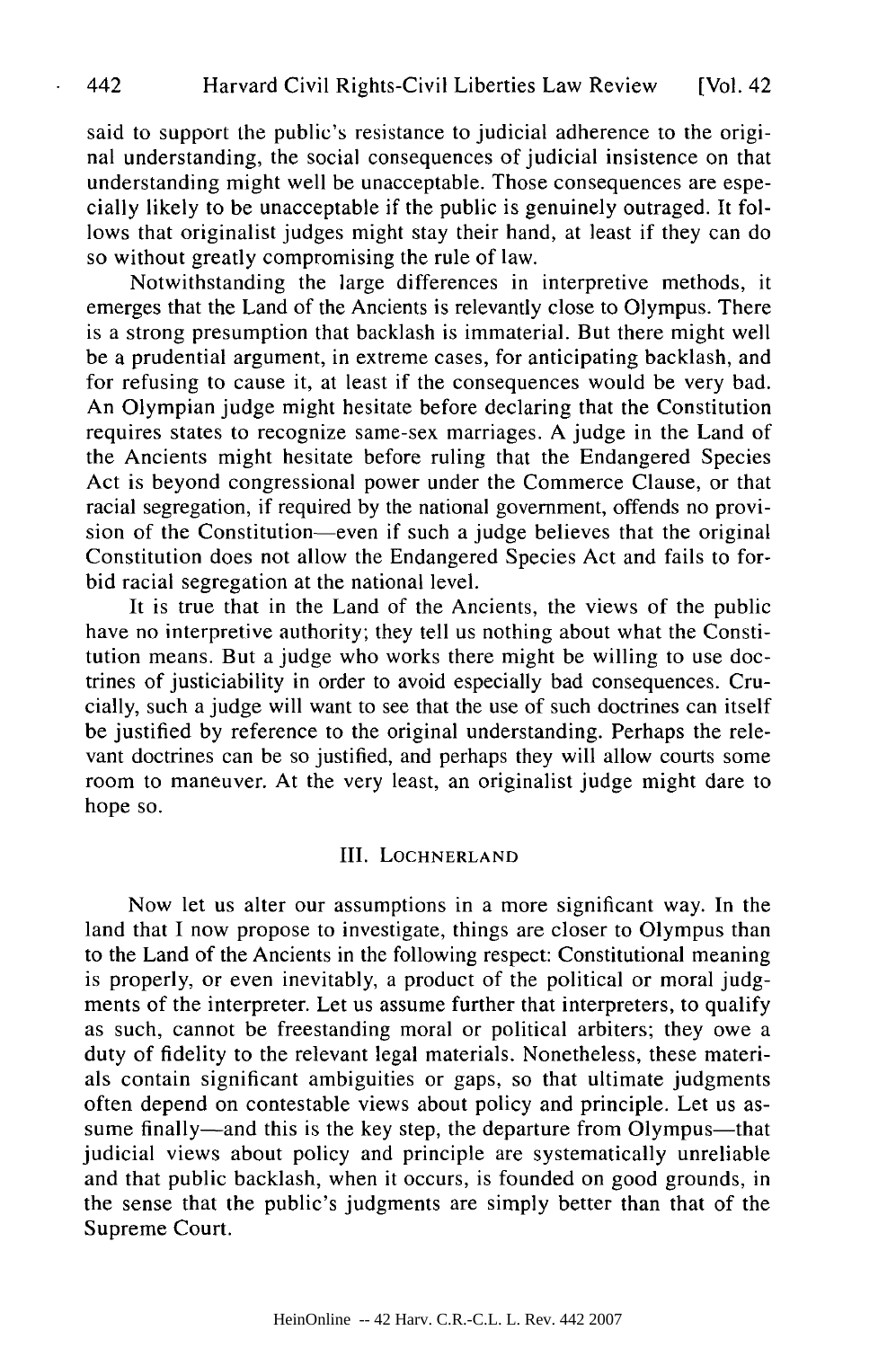In short, we are now speaking of Lochnerland, in which judicial errors are inevitable. How, if at all, should the analysis of backlash be affected?

#### *A. Judicial Error*

It should be clear that under the stated assumptions, the social planner would very much want the Court to take account of the risk of backlash. By hypothesis, consideration of backlash will move the Court in better directions. At a minimum, the social planner might insist that the judges of Lochnerland pay attention to public judgments as they are reflected in backlash-perhaps by staying their hand, or by invoking justiciability doctrines, if the risk of significant backlash is high. But the social planner might well go much further. Indeed, the supposition that we are in Lochnerland would help to explain the influential views of James Bradley Thayer on the appropriate posture of the Supreme Court.<sup>29</sup> Thayer believed that the Court should strike down legislation only if the violation of the Constitution was "so manifest as to leave no room for reasonable doubt."30 We can think of Thayerianism as a generalization of the idea that courts should anticipate backlash and be cautious if it is likely to occur.

But Thayer was far more ambitious than that. Thayer suggested, much more broadly, that the Court should generally defer to the public's judgments, and to their judgments about constitutional commands, unless those judgments are palpably wrong.<sup>31</sup> To say that courts should hesitate in the face of backlash is simply to offer a modest specification of Thayer's general view. It is a specification because Thayer's general plea for judicial deference surely entails hesitation in the face of intensely held public convictions; it is modest because those who ask courts to attend to backlash need not embrace Thayer's general position.

To be sure, Thayer's approach leaves a large gap, one that Thayer himself did not fill: By what theory can we tell whether there is a constitutional violation? Thayerianism cannot possibly be a *complete* account of the judicial role, because the question whether there is a clear violation depends on the method by which the Constitution is read. We could imagine originalist Thayerians, who believe that legislation must be upheld unless the violation of the original understanding is palpable. On this view, the legislature would receive the benefit of all reasonable doubts in the face of originalist challenges. We could also imagine Olympian Thayerians, who

*<sup>29</sup> See* James Bradley Thayer, *The Origin and Scope of the American Doctrine of Constitutional Law,* 7 HARV. L. REV. 129 (1893). *<sup>30</sup>Id.* at 140 (quoting Commonwealth v. Smith, 4 Binn. **117** (Pa. 1811)).

**<sup>31</sup>***Id.* For a modern version, see Adrian Vermeule, **JUDGING UNDER UNCERTAINTY: AN** INSTITUTIONAL THEORY OF **LEGAL** INTERPRETATION (2006). **1** am identifying here "the public" with the public's elected representatives, who were Thayer's focus.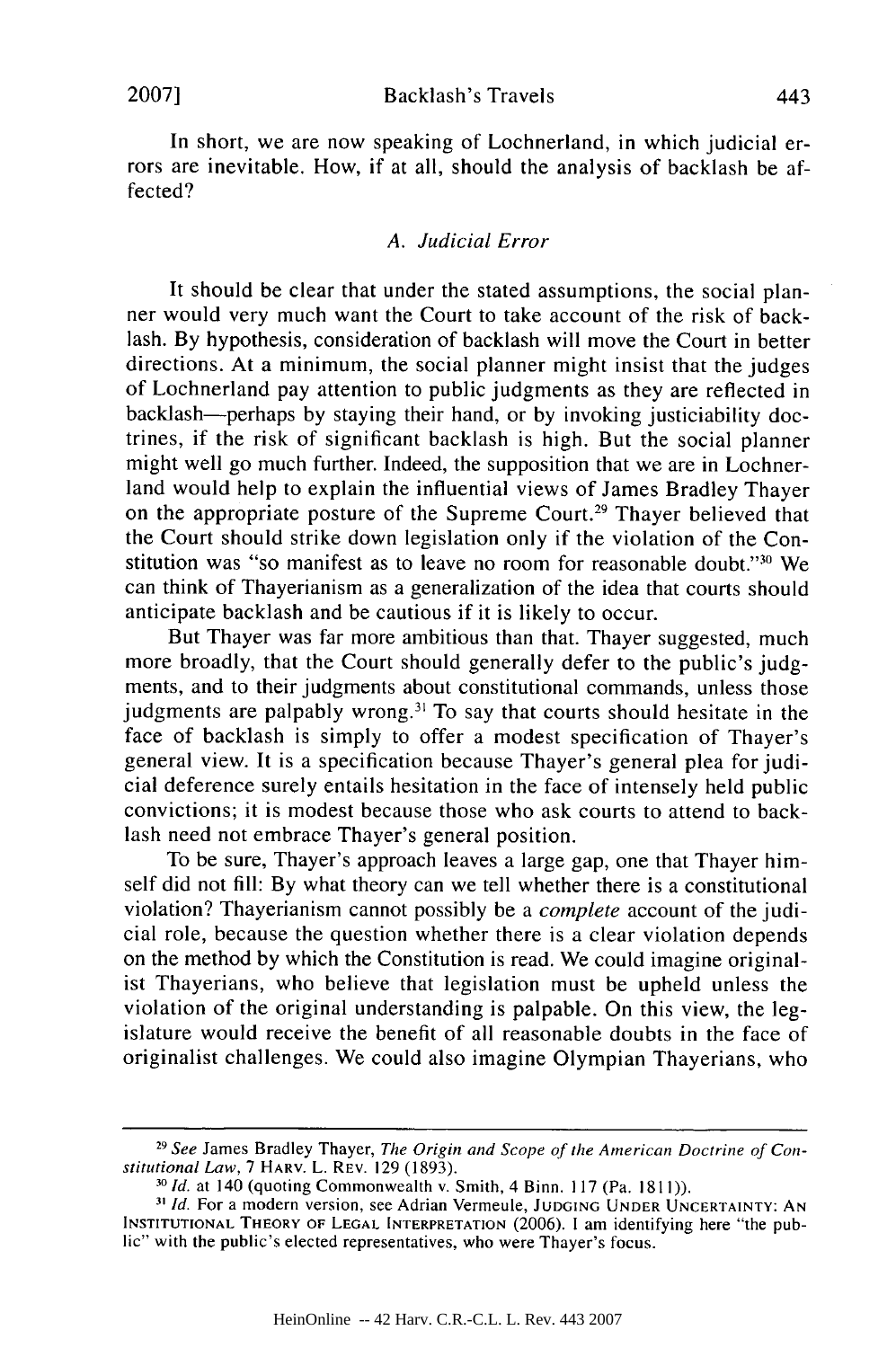believe that legislation must be upheld unless the violation of relevant moral principles is plain.

But the core point is that Thayerian approaches emphasize the likelihood of judicial error. In Lochnerland, attention to the risk of backlash seems obligatory, simply because it produces better results by stipulation. In Lochnerland, it is highly desirable for judges to anticipate public backlash and to attempt to avoid it. The reason is that judges will do better, in principle, if they defer to an excited citizenry.

It is sad but true that the judges of Lochnerland might not willingly adopt Thayerianism or even attend to the risk of backlash. By hypothesis, these are the judges of Lochnerland, and their judgments are systematically unreliable. Such judges are likely to err while also being confident that they are unerring. Perhaps the judges of Lochnerland think they live in Olympus; it would not be the first time. But perhaps a norm or practice of judicial self-discipline might be developed, so that fallible judges, made alert to their own fallibility, adopt measures to limit their own mistakes. Such measures might involve doctrines of justiciability, designed to reduce judicial intervention into American life; or minimalism, designed to ensure a degree of narrowness and shallowness; $32$  or generalized deference, designed to impose a heavy burden of proof and persuasion on those who challenge legislatures.

#### *B. Popular Constitutionalism, Jefferson's Revenge, and Condorcet*

Let us revisit the idea of "popular constitutionalism"<sup>33</sup> through the lens of Lochnerland. Those who embrace popular constitutionalism might be taken to suggest that constitutional meaning requires judgments of basic principle and to believe those judgments are more reliably made by the public than by the judiciary.<sup>34</sup> A plea for attention to the risk of backlash, and for judicial deference to backlash when it occurs, seems natural in light of the more general view. And in this light, we can see the close links among popular constitutionalism, judicial responses to backlash, and Thomas Jefferson's plea for frequent constitutional amendment by an engaged citizenry.35 If constitutional meaning turns on judgments of morality and fact, and if those judgments change over time, a "living constitution" might turn out to have a powerful Jeffersonian element—at least if the public, and not the judges, breathes life into the document.

More ambitiously, we can even see a kind of "Jefferson's Revenge" in American processes of constitutional change, to the extent that the rele-

<sup>32</sup> See CASS R. **SUNSTEIN, ONE CASE AT A** TIME: **JUDICIAL** MINIMALISM **ON** THE **SU-PREME COURT** (1999).

**<sup>31</sup>***See* KRAMER, *supra* note 2, and accompanying text.

<sup>&</sup>lt;sup>34</sup> In my view, this is part of the account in *id.*  $\overline{a}$ <br><sup>35</sup> See SANFORD LEVINSON, OUR UNDEMOCRATIC CONSTITUTION: WHERE THE CON-STITUTION **GOES** WRONG **(AND** How WE THE PEOPLE **CAN** CORRECT IT) (2006).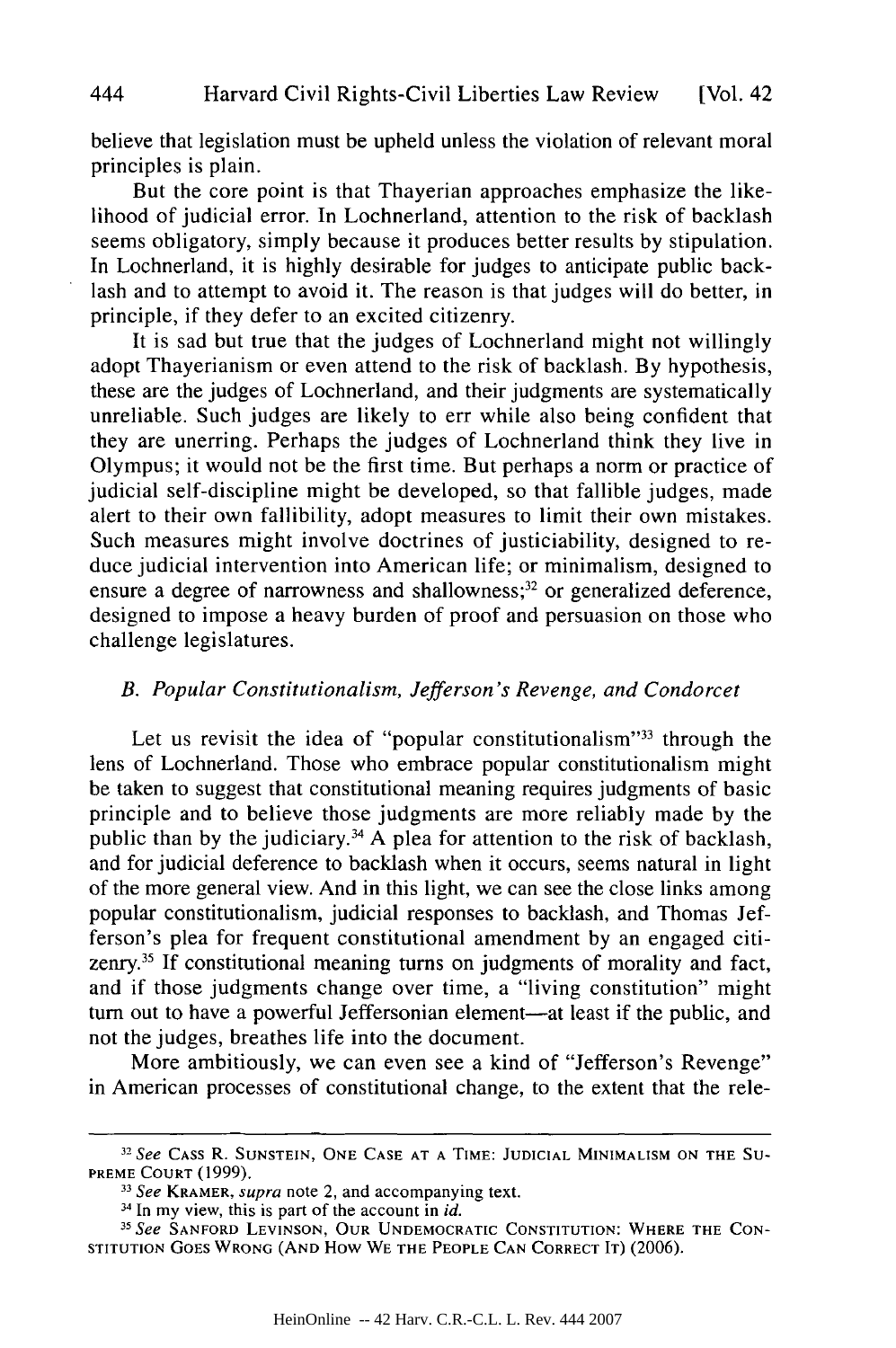vant changes are produced through processes of interpretation that are highly sensitive to popular judgments over time.<sup>36</sup> It is certainly plausible to think that most alterations in constitutional meaning have stemmed not from constitutional amendments, and not from freestanding judicial elaboration of principles, but from social practices and constitutional doctrines that show a degree of attentiveness to changing public perceptions and commitments.37 Jefferson's Revenge, if it has occurred, can be found in new understandings of the Constitution that, in the end, are a product of the beliefs and values of successive generations.

In Lochnerland, the argument for judicial attention to popular judgments in general, and to backlash in particular, might be fortified by reference to the Condorcet Jury Theorem ("CJT").<sup>38</sup> The CJT says that if members of a group are more than fifty percent likely to be right, the likelihood that a majority of the group will be right expands to one hundred percent as the size of the group increases. We can easily imagine a situation in Lochnerland in which (a) large populations have a constitutionally relevant judgment and (b) most individuals are more than fifty percent likely to be right. If so, the majority is overwhelmingly likely to be right. If the population assents to a proposition that is constitutionally relevant, judges would do well to pay attention to them, perhaps especially if their convictions are firm.

These claims raise many questions and serious doubts, not least from the Olympian point of view.39 The simplest point is that in Lochnerland, the argument for attention to popular backlash is very strong. When judges make constitutional judgments on their own, there is a serious risk of error. Anticipation of backlash and humility in its face reduce that risk. And we can identify a sharp difference, in this light, between Lochnerland on the one hand and Olympus and the Land of the Ancients on the other. In the latter jurisdictions, there is no reason to think that most members of the public are more likely than not to be right on a constitutionally relevant proposition. Hence, judges lack an epistemological reason to care about what the public thinks. In Lochnerland, things are altogether different.

**<sup>36</sup>** *See* Reva B. Siegel, *Constitutional Culture, Social Movement Conflict and Constitutional Change: The Case of the de Facto ERA,* 94 **CAL.** L. REV. 1323 (2006).

**<sup>37</sup>** *Cf* EDWARD LEVI, **AN INTRODUCTION** TO **LEGAL REASONING** 3-8 (1949) (emphasizing that with analogical reasoning, changing judicial judgments develop in a way that is attuned to social commitments). *<sup>38</sup> See* CASS R. **SUNSTEIN, INFOTOPIA:** How MANY **MINDS PRODUCE KNOWLEDGE**

<sup>(2006).</sup>

*<sup>19</sup> See* Sunstein, *supra* note 4. An obvious problem is that if most people suffer from a systematic bias, and hence are more likely to be wrong than right, the likelihood that the majority will be wrong approaches one hundred percent as the size of the group expands. Judges in Lochnerland are not likely to be impressed with the wisdom of crowds; believing that people are probably wrong, they might well enlist the CJT to suggest that the view of the crowd is entitled to no weight. *See id.*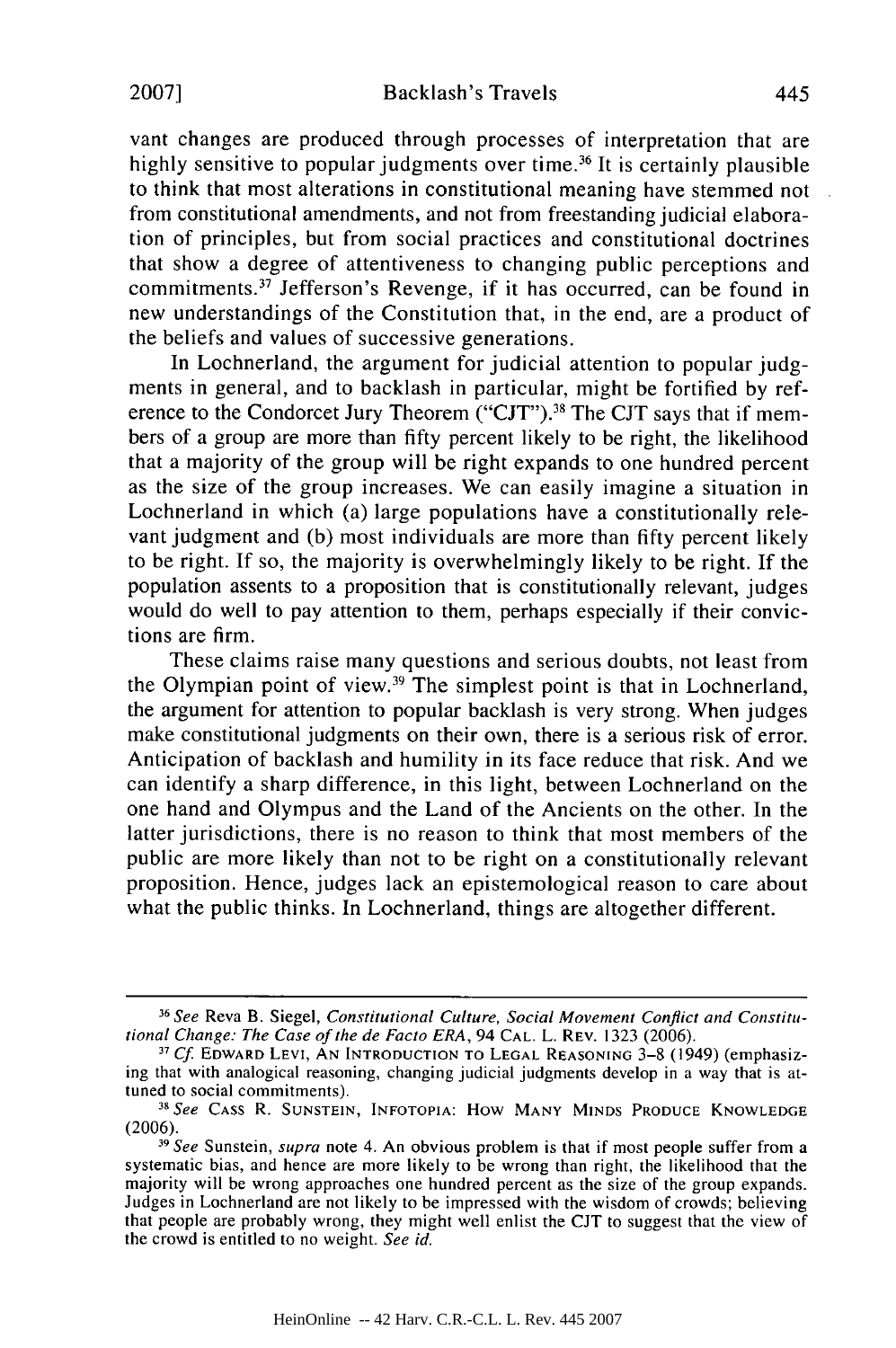#### IV. ATHENS

Now suppose that there is no particular reason to believe that judges are especially good, or especially bad, at giving meaning to ambiguous constitutional phrases. Let us imagine that we are agnostic on that question, at least over long periods of time. We do not know whether we are in Olympus or Lochnerland. For every *Brown v. Board of Education,"°* there is a *Lochner v. New York*.<sup>41</sup> For every *Dred Scott v. Sandford*,<sup>42</sup> there is a *Brandenburg v. Ohio.43* No global assessment is possible. But let us suppose that the Supreme Court operates in an essentially well-functioning democracy, in which relevant judgments are made through a system that combines reflection and reason-giving with accountability. Let us give this imaginary democracy a familiar name: Athens.

In Athens the social planner might well insist that judges should pay careful attention to the risk or existence of backlash.<sup>44</sup> The reason is that backlash reflects the public's judgments about basic social questionsthe best conception of equality and liberty, the proper understanding of religious freedom, the role of property rights, the power of the President. For democratic reasons, such judgments deserve respect whether or not they are likely to be right. A self-governing people deserves to be ruled by its own judgments, at least if those judgments cannot be shown to be wrong in the sense of plainly inconsistent with the founding document.

It is here, in fact, that we might find another reason for Thayerianism-a reason founded not on the risk of judicial error, but on the commitment to democratic self-government. In Athens, that commitment might well be taken to justify a high degree of judicial modesty. But even in Athens, a serious flaw in the use of this commitment to justify Thayerianism is that it grounds its defense on a contentious view of what self-government requires. 45 Perhaps self-government requires insistence on its preconditions, including freedom of speech and the right to vote; perhaps judicial review, indifferent to public commitments, can do well in ensuring those preconditions **.46** Perhaps self-government, properly understood, requires respect for a wide range of individual rights.<sup>47</sup> Perhaps judicial protection of those rights is indispensable.

These are powerful responses to Thayerianism in any form. But if judges do not have the capacity to make superior judgments on the rele-

**<sup>-</sup>** 347 U.S. 483 (1954).

<sup>41 198</sup> U.S. 45 (1905).

<sup>42 60</sup> U.S. 393 (1857).

<sup>43 395</sup> U.S. 444 (1969).

**<sup>&#</sup>x27;A** Compare the instructive treatment in Post & Siegel, *supra* note **1,** emphasizing the relationship between legitimacy and heeding backlash.

*<sup>45</sup> See* DWORKIN, **JUSTICE IN** ROBES, *supra* note 5.

*<sup>&#</sup>x27;6 See generally* **JOHN** HART **ELY,** DEMOCRACY **AND** DISTRUST: A THEORY OF **JUDICIAL** REVIEW (1980).

*<sup>41</sup> See* DWORKIN, **JUSTICE IN** ROBES, *supra* note 5; **FLEMING,** *supra* note 5.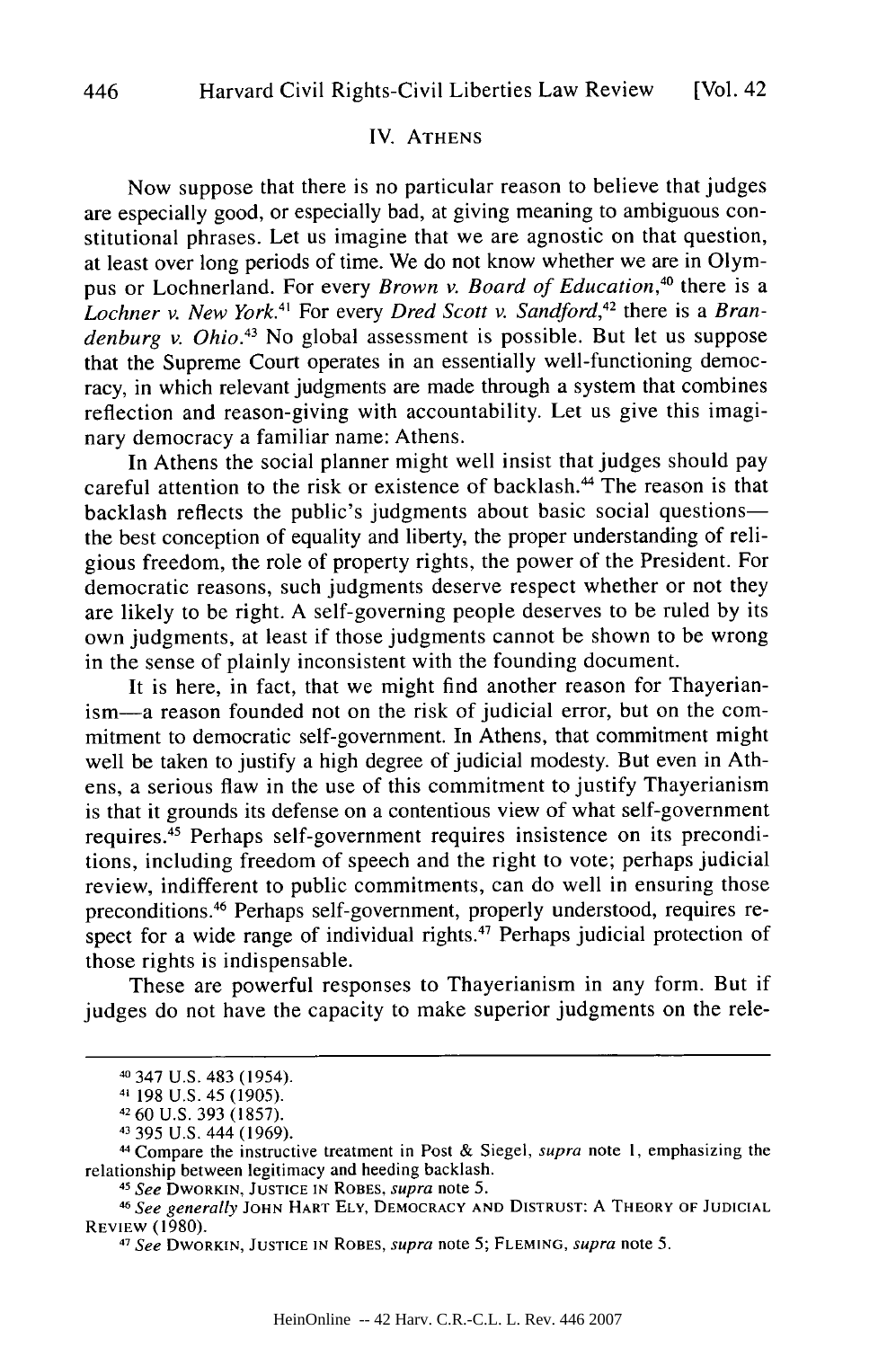vant points, Thayerianism looks much more appealing. At the very least, we might be able to say that on democratic grounds, the Supreme Court should, in Athens, be reluctant to rule in a way that produces significant backlash-and it should attend closely to the existence of backlash when it does occur.

It should be clear that popular constitutionalism is alive and well in Athens. The commitment to popular constitutionalism is not founded on the view, held in Lochnerland, that the underlying questions are likely to be resolved correctly by the public and erroneously by courts. Instead the commitment rests on a judgment in favor of (one account of) self-government as such.

#### V. OUR WORLD **AND** WELCOME **TO IT**

We have now seen how backlash might be analyzed as it travels through a set of imaginable worlds. For us, however, no simple conclusion has emerged. It is both tempting and far too simple to contend that judges should simply ignore the risk of backlash and refuse to attend to it when it occurs. This was essentially Gunther's view, and it depends on the controversial assumption that we live in Olympus (or perhaps the Land of the Ancients). Undoubtedly Gunther was influenced by the context in which he wrote, involving judicial efforts to vindicate palpably sound principles of racial justice in the face of indefensible public opposition. But it should be unnecessary to say that that context is hardly the inevitable one in American political life. We should also be able to see that Bickel neglected the risk of judicial error in the announcement and elaboration of moral principles, and hence assumed, wrongly, that the only reason for "prudence" was to maintain a Lincolnian tension. The assumption was wrong because judges might stay their hand not only for the sake of expediency, but also out of an awareness of their own limitations and their capacity for error.

Which world is our own? That question cannot be answered without making contestable normative and empirical judgments. One person's Olympus will be another's Lochnerland. In any case our world does not fit any of the ideal types, and for that reason it is not possible to reach any unambivalent conclusion about the relevance of backlash.<sup>48</sup> But one point is clear, and it involves the importance of distinguishing between validations and invalidations. Much of public backlash operates against validations of statutory enactments. By 1953, Plessy v. Ferguson<sup>49</sup> was widely viewed as outrageous; the same was true of *Bowers v. Hardwick5°* by 2002. The most visible public backlash in recent years operated against the *Kelo v.*

**<sup>48</sup>** Sunstein, supra note 4, explores this issue in some detail.

**<sup>49</sup>** 163 U.S. 537 (1896).

**<sup>50478</sup>** U.S. 186 (1986).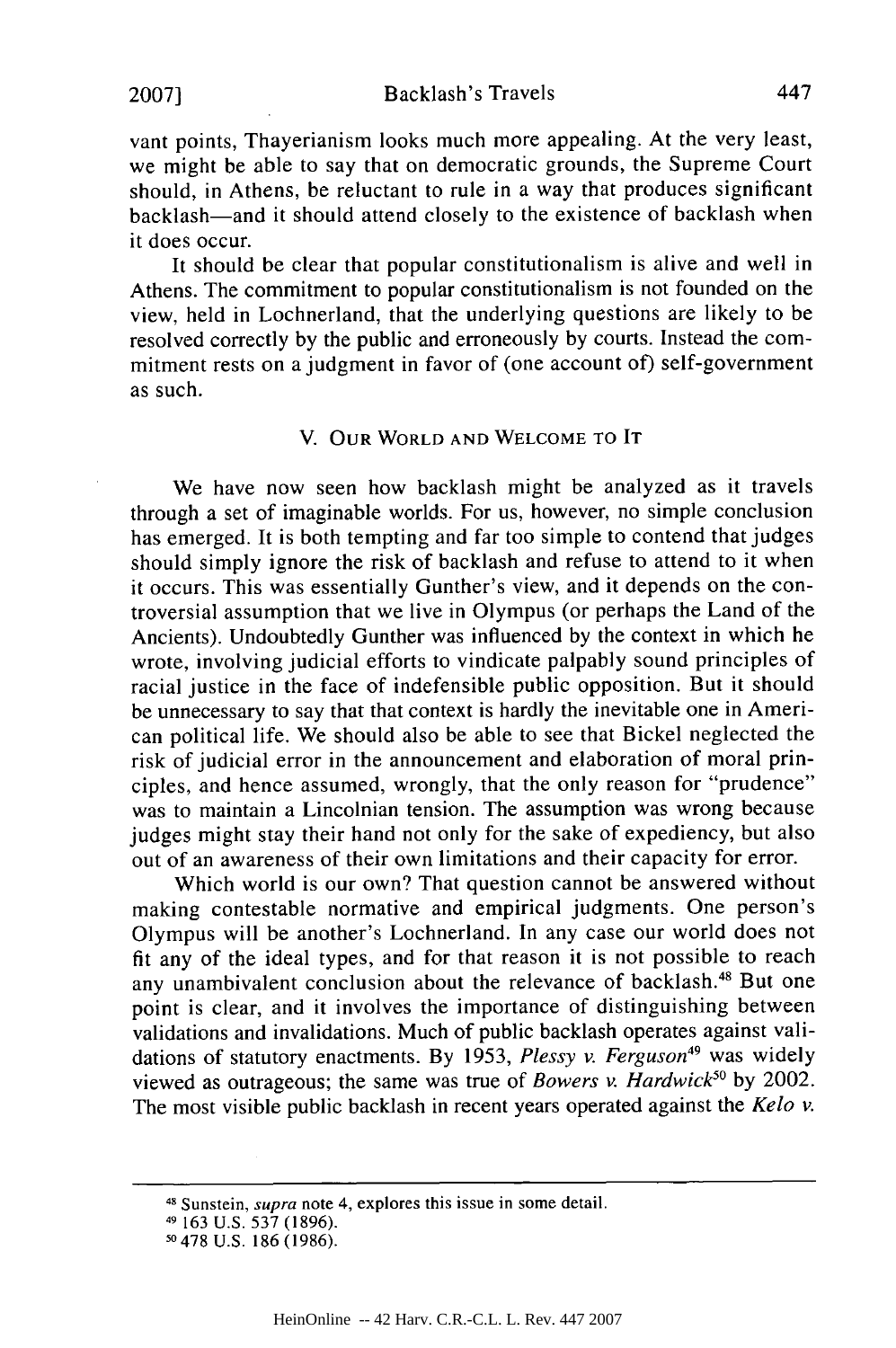*City of New London* decision,<sup>51</sup> in which the Court offered a broad reading to the "public use" requirement of the takings clause. In cases of validation, there is an evident remedy: The democratic process can usually eliminate the practice against which backlash has occurred.

The point is hardly speculative. In the aftermath of *Bowers v. Hardwick,* a number of states took steps to decriminalize sodomy, whether homosexual or heterosexual. In the aftermath of *Kelo,* many steps were proposed, and some taken, to give greater protection to property rights. Perhaps most visibly, President Bush signed an executive order that would disallow national "takings" under circumstances permitted by the Supreme Court.<sup>52</sup> To be sure, any particular democratic corrective may be inadequate. Perhaps the practice that the Court has allowed is accepted in one state but rejected in the rest; if so, the practice of the particular state might turn out to be intractable. Perhaps interest-group power operates to entrench practices that the public largely rejects. Nonetheless, it remains true that unjustified validations do far less damage than they might seem to do, simply because a mobilized public is usually in a good position to respond.

Invalidations are of course quite different. If the Court wrongly strikes down a law, and if the invalidation produces bad consequences, it is difficult for the public to supply a corrective. Perhaps new appointments will eventually change the situation. Perhaps the Court can be persuaded of the error of its ways.<sup>53</sup> Perhaps a constitutional amendment will be enacted. But to the extent that Olympus does not describe social reality, and to the extent that ours is not the Land of the Ancients, the Court may well have an epistemic ground, rooted in a sense of humility, for hesitating before invalidating legislation if there is a strong risk of public backlash, at least in the most extreme cases.

In light of the risk that the Supreme Court might err, we can now identify some of the relevant questions. If judges anticipate backlash, and tailor their rulings accordingly, what would be the consequences? Would anticipation of backlash produce undue timidity, in the form of hesitation in vindicating constitutional requirements? Or would anticipation of backlash produce a salutary political check on misdirected judgments on the part of the judiciary? Do judges have the capacity to predict public outrage and its effects, or are they more or less at sea? Would consideration of public

**<sup>51</sup>** 545 U.S. 469 (2005). For a valuable treatment of the controversy, see **JANICE** NADLER **&** SHARI SIEDMAN **DIAMOND, GOVERNMENT TAKINGS** OF PRIVATE PROPERTY: KELO **AND** THE PERFECT STORM (Northwestern Public Law Research Paper No. 07-05, 2007), *available at* http://ssrn.com/abstract= 962170.

**<sup>52</sup>** The order says that the federal government must use eminent domain "for the purpose of benefiting the general public and not merely for the purpose of advancing the economic interest of private parties to be given ownership or use of the property taken." Press Release, Office of the Press Sec'y, Executive Order: Protecting the Property Rights of the American People (June 23, 2006), *available at* http://www.whitehouse.gov/news/releases/ 2006/06/20060623-1 O.html.

*<sup>53</sup>* See, e.g., West Coast Hotel Co. v. Parrish, 300 U.S. 379 (1937).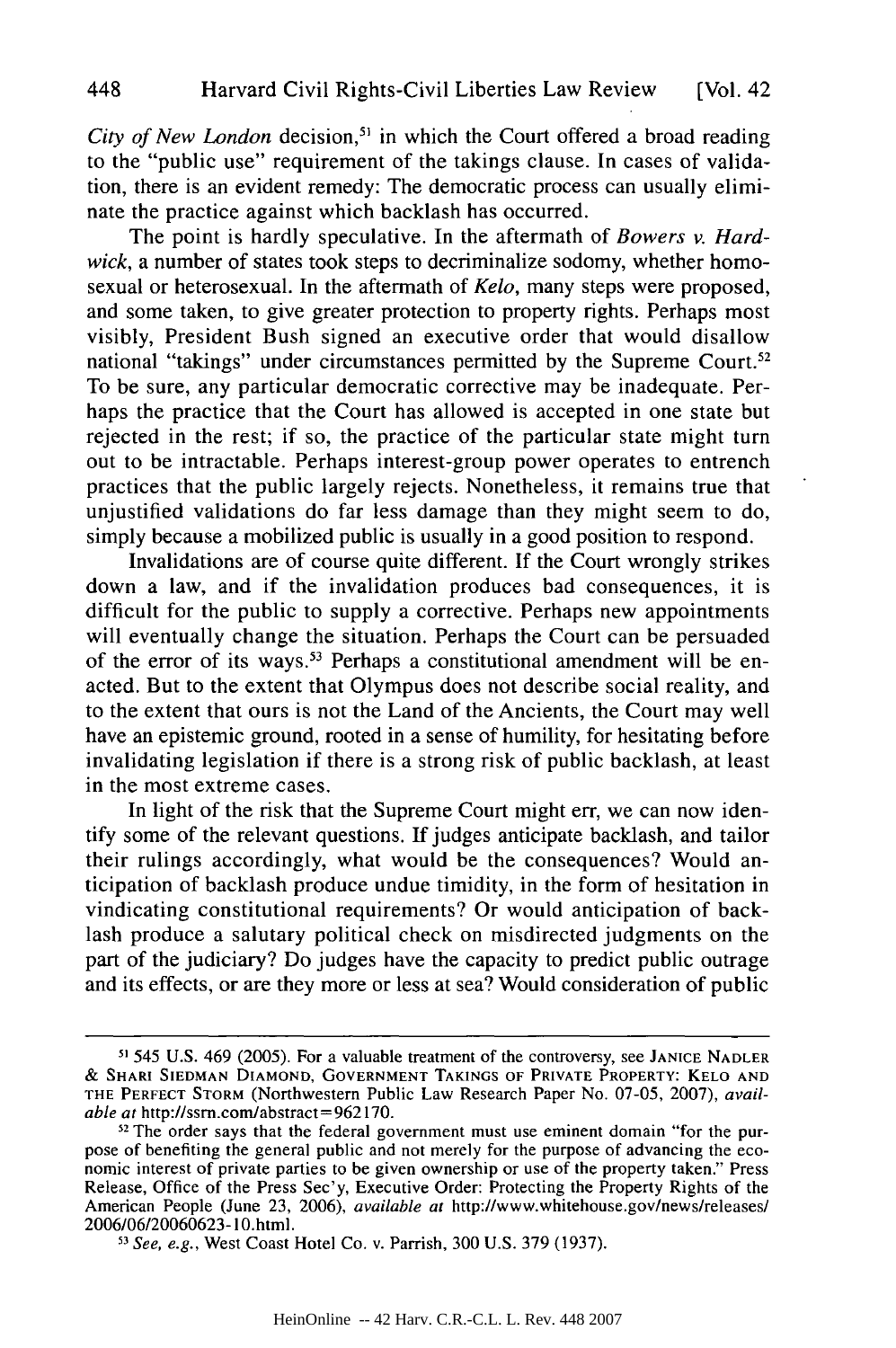backlash produce both undue timidity and erroneous forecasts? Are the public's judgments on morally charged questions more likely to be right or wrong?

My goal here has not, however, been to reach a final judgment on the normative questions.<sup>54</sup> It has been to suggest the kinds of assumptions on which any such judgment must be based. An understanding of backlash's travels might well provide a place to start.

*<sup>54</sup>* See Sunstein, supra note 4.